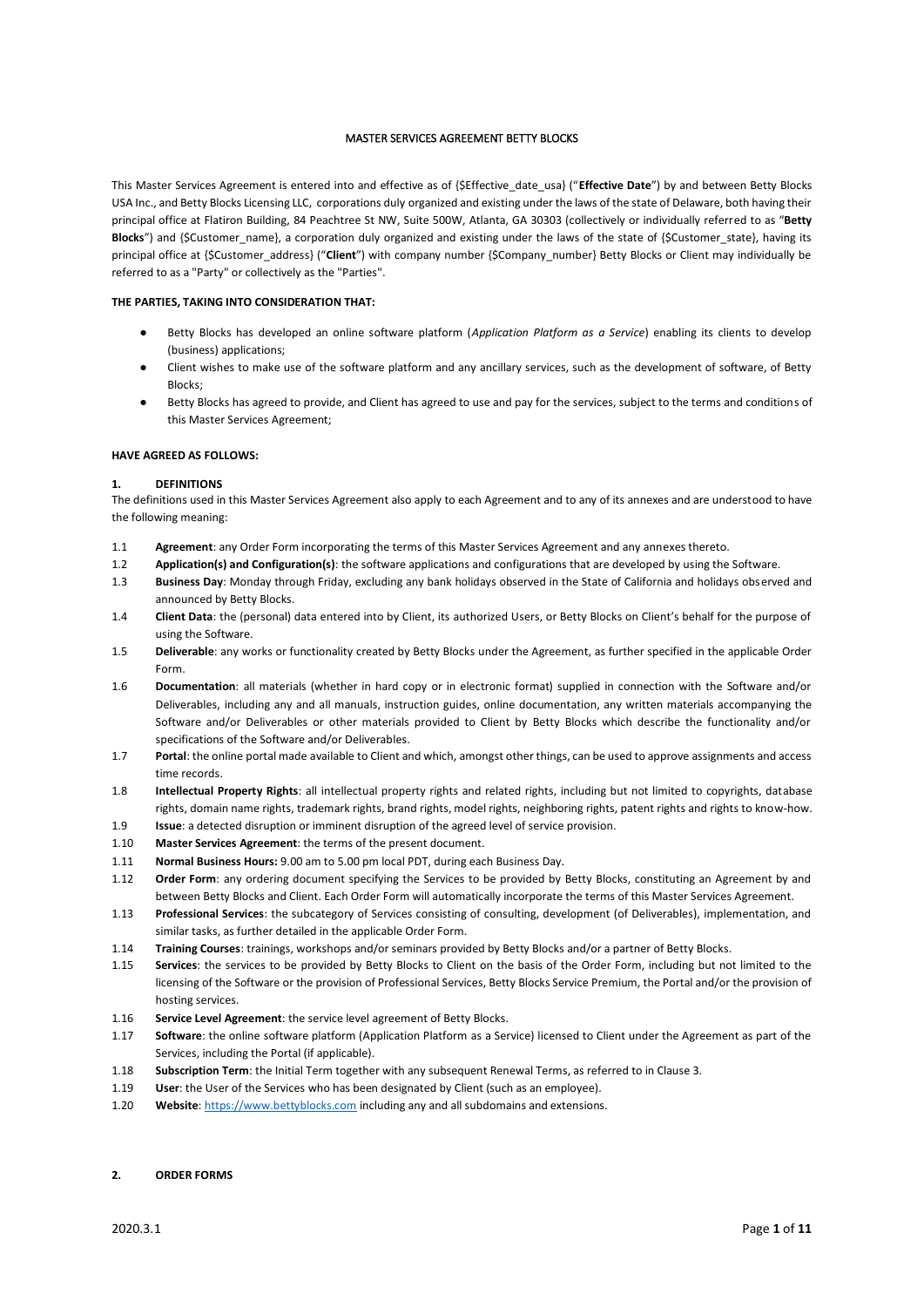- 2.1 **Order Forms.** The Parties shall conclude Order Forms on the basis of which Betty Blocks shall perform Services for Client. The Order Forms are inextricably linked to and are supplemented by the provisions in this Master Services Agreement. The signing of this Master Services Agreement alone, in the absence of a signed Order Form, shall not create any obligation of Betty Blocks to provide any Services to Client or entitle Client to any rights whatsoever. Signed Order Forms shall only create obligations for the Betty Blocks entity signing the Order Form. For the avoidance of doubt, Betty Blocks entities that not signed an Order Form are not jointly and severally liable for any acts and omissions of the Betty Blocks entity that signed the Order Form. Any other (general) terms and conditions of Client shall expressly not be applicable.
- 2.2 **Order of Priority.** The following order of priority shall apply in the event of inconsistencies between the applicable documents:
	- i) the Order Form;
	- ii) this Master Services Agreement;
	- iii) the Data Processing Agreement (Annex A);
	- iv) the Service Level Agreement (Annex B);
	- v) any other annexes, in numerical order.
- 2.3 **Additional Services.** If Client wishes to purchase additional Services, Client shall notify Betty Blocks in writing. Betty Blocks shall evaluate such request for additional Services and respond to Client with approval or rejection of the request. Where Betty Blocks approves the request, Betty Blocks shall promptly provide the Services to Client. If Betty Blocks approves Client's request to purchase additional Services, Client shall pay to Betty Blocks the relevant fees for such additional Services in accordance with Clause 16. The additional Services will be provided under the terms and conditions of this Master Services Agreement and any other terms and conditions as specified in the Order Form.
- 2.4 **Interpretation.** Clause and paragraph headings shall not affect the interpretation of the Master Services Agreement. Unless the context requires otherwise, words in the singular shall include the plural and in the plural shall include the singular.

#### **3. TERM AND TERMINATION**

- 3.1 **Term.** The term of the Agreement shall commence from the date stated in the Order Form and for the period defined in the Order Form ("**Initial Term**"). If the Initial Term is not specified in the Order Form, the Initial Term shall be deemed to have a duration of thirty-six (36) calendar months.
- 3.2 **Automatic Renewal.** Upon expiration of the Initial Term, the term of the Agreement shall automatically renew for additional successive terms of the same duration as the Initial Term ("**Renewal Term**"), unless either Party gives the other Party written notice of non-renewal at least sixty (60) calendar days prior to the beginning of the Renewal Term. Such Renewal Terms shall be under the terms and conditions of the Initial Term, unless Betty Blocks has provided written notice to Client of any amended terms and conditions and/or a pricing increase at least ninety (90) calendar days prior to the beginning of the Renewal Term. In such event, the amended terms and conditions and/or the pricing increase shall apply to the Renewal Term.
- 3.3 **Termination for cause by Betty Blocks.** Without affecting any other right to remedy available to it, Betty Blocks may terminate the Agreement with immediate effect by giving written notice to Client if Client takes any step or action in connection with its entering administration, provisional liquidation or any composition or arrangement with its creditors (other than in relation to a solvent restructuring), being wound up (whether voluntarily or by order of the court, unless for the purpose of a solvent restructuring), having a receiver appointed to any of its assets or ceasing to carry on business or, if the step or action is taken in another jurisdiction, in connection with any analogous procedure in the relevant jurisdiction.
- 3.4 **Termination for cause by Client.** In the event of bankruptcy of Betty Blocks, Client may only terminate the Agreement if such bankruptcy has the effect that Client can no longer access and use the Software, with the exception of temporary disruptions in accessing and using the Software.
- 3.5 **Termination of the Master Services Agreement.** The Master Service Agreement is entered into from the Effective Date and will be deemed terminated if and when the last Agreement in place has been terminated effectively and may not be terminated in the interim, unless the Parties mutually agree otherwise or as otherwise set forth this Master Services Agreement.
- 3.6 **Copy of Client Data.** Thirty (30) Business Days after the termination or expiration of the Agreement, for whatever reason, Betty Blocks is entitled to delete or destroy all copies of Client Data, unless agreed otherwise in writing. During the thirty (30) Business Days, Client may request a copy of every MySQL database filled with Client Data. Betty Blocks will not charge any additional costs to Client in providing the copy.
- 3.7 **Surviving provisions.** The provisions of the Agreement which, by their nature and content, are intended, expressly or impliedly, to continue to have effect notwithstanding the completion, rescission, termination or expiration of the Agreement shall survive and continue to bind the Parties, and shall in any event include Clauses 19, 20, 21 and 22.

#### **4. LICENSE GRANT**

- 4.1 **License scope.** In consideration of the fees as specified in the Order Form and if and insofar agreed between the Parties in the Order Form, Betty Blocks grants Client a non-exclusive, non-transferable license for the use of the Software for the duration of the Subscription Term and in accordance with the volumes (e.g. number of actions, models, pages and/or web services), storage capacities and limitations specified in the Order Form ("**License Scope**"). The license shall become effective from the time of the conclusion of the Order Form, unless agreed otherwise. The rights provided under this Clause 4 are granted to Client only, and shall not be considered granted to any subsidiary or holding company of Client, unless expressly agreed otherwise. Client is not entitled to receive the source code of the Software. As part of the Services, Client shall also have access to the customer portal at [my.bettyblocks.com.](https://l.bettyblocks.com/login?service=https%3A%2F%2Fmy.bettyblocks.com%2F&uuid=95c73be26cc742b19cb590a449f2afab)
- 4.2 **Non-permitted use.** Notwithstanding anything stated to the contrary in the Agreement, Client is expressly not permitted: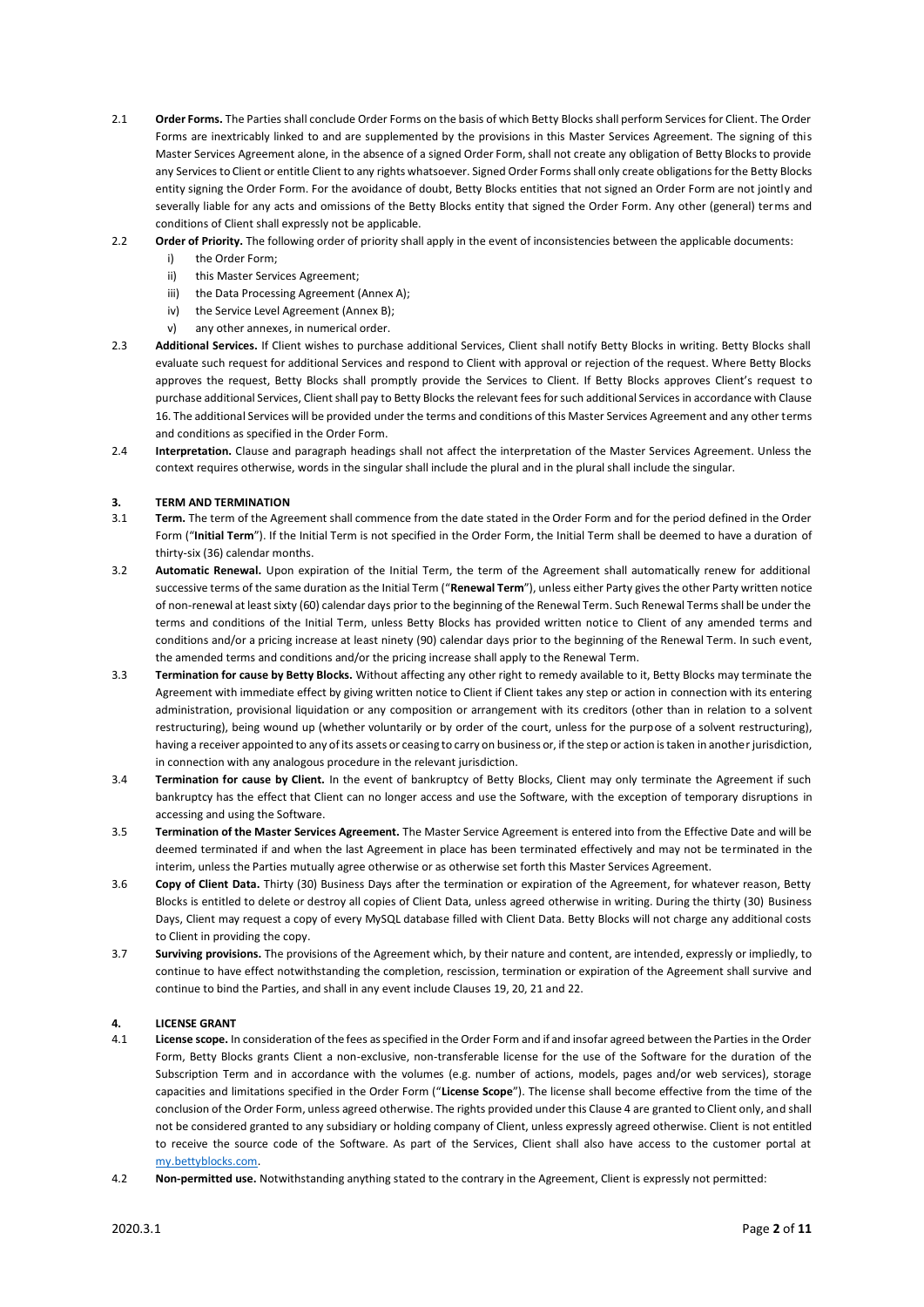- i) to reverse-engineer the source code of the Software or to decompile the Software, unless such is allowed pursuant to a mandatory legal provision which may not be lawfully derogated from;
- ii) to make changes to or modify the Software, unless such is allowed pursuant to a mandatory legal provision which may not be lawfully derogated from or with prior written approval of Betty Blocks;
- iii) to remove or render illegible indications of Betty Blocks and/or its licensors as Party entitled to the Software or parts thereof; or
- iv) access all or any part of the Software and Documentation in order to build a product or service which competes with the Software.
- 4.3 **Public disclosure.** Client authorizes Betty Blocks to publicly disclose that Client is using the Services and Betty Blocks may use Client's name and logo in any promotional materials, including but not limited to its website and in press releases.
- 4.4 **Exceeding License Scope.** In the event that Client exceeds or is likely to exceed the License Scope as specified in the Order Form, Betty Blocks is entitled to charge Client for any use beyond the agreed upon License Scope by charging Client the corresponding fees in accordance with the Betty Blocks price list (Annex C), which fees will be added to the monthly payable fees. Betty Blocks will notify Client if Client has exceeded or is likely to exceed the License Scope. In the event that the Order Form does not include any License Scope but only pricing for the Software, the License Scope will be determined on the basis of the applicable Betty Blocks price list (Annex C).
- 4.5 **Deliverables.** If, in the course of rendering Professional Services, Betty Blocks creates and delivers to Client any Deliverables, Betty Blocks and its suppliers retain ownership of and all Intellectual Property Rights to the Deliverables, unless the Parties have expressly agreed otherwise in writing by means of a signed instrument, which instrument only applies to the Deliverables referred to in the instrument. Betty Blocks grants Client the non-exclusive, non-transferable right to use the Deliverables on the same terms and conditions under which Betty Blocks grants Client the right to use the Software. Betty Blocks may provide similar services or Deliverables to other clients as long as Betty Blocks does not infringe Client's Intellectual Property Rights.

## **5. TRIAL VERSION**

- 5.1 **Trial Version.** Before entering into an Agreement for the use of the Software, Client may make use of a trial version of the Software ("**Trial Version**"). Access to the Trial Version can be requested via the Website and/or by means of executing an Order Form. The Trial Version is subject to the terms and conditions of this Master Services Agreement and any additional terms and conditions indicated on the Website or the Order Form (as the case may be). In the event of a conflict between the provisions of this Master Services Agreement and the terms and conditions indicated on the Website, the latter shall prevail.
- 5.2 **Termination.** The Trial Version shall be deemed terminated (1) at the end date of the Trial Version or (2) at the moment the Parties have entered into an Agreement for the Software, whichever occurs earlier.
- 5.3 **Consequences of termination.** Upon the expiration or termination of the Trial Version, Betty Blocks shall take all applications created by Client offline and Client Data will remain available for a maximum period of twenty (20) Business Days, unless agreed otherwise in writing.
- 5.4 **NO WARRANTY.** CLIENT EXPRESSLY ACKNOWLEDGES AND AGREES THAT THE TRIAL VERSION IS PROVIDED WITHOUT ANY WARRANTY ON AN "AS IS" AND "AS AVAILABLE" BASIS. BETTY BLOCKS SHALL HAVE NO INDEMNIFICATION OBLIGATIONS NOR LIABILITY OF ANY TYPE IN RELATION TO THE TRIAL VERSION UNLESS SUCH EXCLUSION OF LIABILITY WOULD BE ENFORCEABLE UNDER APPLICABLE LAW. IN THIS EVENT, BETTY BLOCKS'S LIABILITY WITH RESPECT TO THE TRIAL VERSION SHALL NOT EXCEED USD 1,000.00.

#### **6. RIGHTS AND OBLIGATIONS OF THE PARTIES**

- 6.1 **Provision of Services.** Betty Blocks shall provide the Services as specified in the Order Form subject to the terms of this Master Services Agreement. Betty Blocks undertakes that the Services will be performed substantially in accordance with the Documentation exercising reasonable skill and care. Betty Blocks shall use reasonable endeavors to meet any performance dates specified in the Order Form, but any such dates shall be estimates only and time for performance by Betty Blocks shall not be of the essence.
- 6.2 **Deliverables.** To the extent agreed in the Order Form, Betty Blocks shall use reasonable endeavors to deliver the Deliverables to the Client in accordance with Clause 10.
- 6.3 **Obligations of Client.** Client shall:
	- i) provide all necessary co-operation in connection with the Agreement in a timely and efficient manner. In the event of any delays in Client's provision of such assistance as agreed by the Parties, Betty Blocks may adjust any agreed timetable or delivery schedule as reasonably necessary;
	- ii) provide all necessary access to such information as may be required by Betty Blocks in order to provide the Services, including but not limited to Client Data, security access information and configuration services, and guarantees the accuracy, completeness and consistency of this information;
	- iii) comply with all applicable laws and regulations with respect to its activities under the Agreement;
	- iv) obtain and shall maintain all necessary licenses, consents, and permissions necessary for Betty Blocks to perform its obligations under the Agreement; and
	- v) ensure that its network and systems comply with the relevant specifications provided by Betty Blocks from time to time.
- 6.4 **Third-party software.** In developing Deliverables, Betty Blocks has the right to use third-party software and components, including open source software. Client is responsible for ensuring proper compliance with the relevant third-party licenses when using the Deliverables.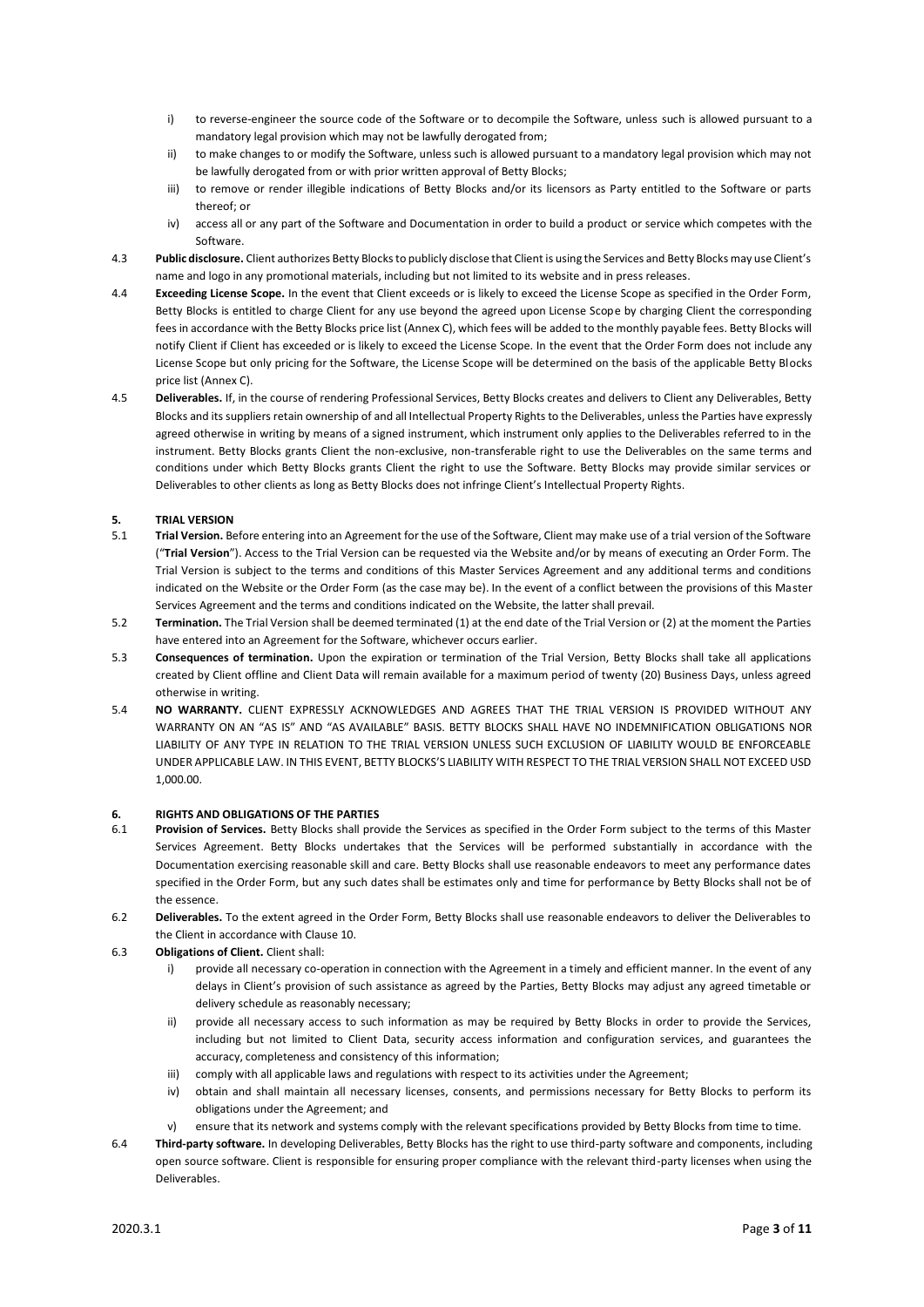- 6.5 **Non-compliance.** In the event Client does not comply with its obligations under the Agreement, Betty Blocks shall, without prejudice to its other rights and remedies, in any event be entitled to suspend the execution of the Agreement, or to wholly or partially dissolve the Agreement. The foregoing shall also apply in the event of late payment by Client.
- 6.6 **Contractors.** Betty Blocks may use contractors, resellers and/or suppliers ("**Contractors**") to fulfil its obligations under the Master Services Agreement and/or an Agreement. In such event, Betty Blocks will ensure that Contractors are bound to confidentiality obligations consistent with this Master Services Agreement. Unless Client enters into an agreement with Contractor himself, Betty Blocks will be responsible for the acts and omissions of Contractor to the same extent as Betty Blocks would be liable if it had provided the Services at issue directly to Client.
- 6.7 **Conformance**. The undertaking set out in Clause 6.1 shall not apply to the extent of any non-conformance which is caused by use of the Services contrary to Betty Blocks's instructions, or modification or alteration of the Services by any party other than Betty Blocks or Betty Blocks's duly authorized Contractors or agents. If the Services do not conform with the foregoing undertaking, Betty Blocks will, at its expense, use all reasonable commercial endeavors to correct any such non-conformance promptly, or provide Client with an alternative means of accomplishing the desired performance. Such correction or substitution constitutes Client's sole and exclusive remedy for any breach of the undertaking set out in Clause 6.1. Notwithstanding the foregoing, Betty Blocks:
	- i) does not warrant that Client's use of the Services will be uninterrupted or error-free; or that the Services, Documentation and/or the information obtained by Client through the Services will meet Client's requirements; and
	- ii) is not responsible for any delays, delivery failures, or any other loss or damage resulting from the transfer of data over communications networks and facilities, including the internet, and Client acknowledges that the Services and Documentation may be subject to limitations, delays and other problems inherent in the use of such communications facilities.
- 6.8 **No exclusivity.** The Agreement shall not prevent Betty Blocks from entering into similar agreements with third parties, or from independently developing, using, selling or licensing documentation, products and/or services which are similar to those provided under the Agreement.
- 6.9 **Betty Blocks's warranty**. Betty Blocks warrants that it has and will maintain all necessary licenses, consents, and permissions necessary for the performance of its obligations under the Agreement.
- 6.10 **Disclaimer of warranty**. TO THE MAXIMUM EXTENT PERMITTED BY LAW, THE SOLE AND EXCLUSIVE WARRANTIES AND WARRANTY REMEDIES ARE SET FORTH IN THE AGREEMENT. THERE ARE NO WARRANTIES OF MERCHANTABILITY OR FITNESS FOR A PARTICULAR PURPOSE. THERE ARE NO OTHER WARRANTIES OR WARRANTY REMEDIES, ORAL OR WRITTEN, EXPRESS OR IMPLIED. BETTY BLOCKS DOES NOT WARRANT THAT ANY DELIVERABLE OR OTHER PART OF ITS SERVICES WILL (I) YIELD ANY PARTICULAR BUSINESS OR FINANCIAL RESULTS; (II) BE FREE FROM ALL BUGS AND ERRORS; OR (III) OPERATE WITHOUT INTERRUPTION, OR THAT DATA, REPORTS OR ANALYSIS WILL BE TOTALLY ACCURATE.

# **7. ACCEPTABLE USE OF THE SERVICES AND THE SOFTWARE**

- 7.1 **Usage restrictions.** Client shall not access, store, distribute or transmit any material during the course of its use of the Services that:
	- i) is libelous, defamatory, insulting, racist or discriminating, or incites hate;
	- ii) infringes third-party rights, in any case including but not limited to Intellectual Property Rights;
	- iii) violates the privacy of third parties, in any case including but not limited to distributing third-party personal data without permission or necessity, or repeatedly harassing third parties by providing them with unsolicited communications;
	- iv) contains hyperlinks, torrents or similar information of which Client is aware or should be aware that it refers to material that infringes third-party rights;
	- v) is otherwise illegal or causes damage or injury to any person or property.
- 7.2 **Further restrictions.** Client will refrain from obstructing other clients or Internet users or inflicting damage to the Services. Client is prohibited from starting up processes or programs via the Services or otherwise of which Client is aware or can reasonably assume that these will obstruct or inflict damage on Betty Blocks, other clients or Internet users.
- 7.3 **User names and passwords.** Without the agreement of Betty Blocks, Client is prohibited from making available to third parties any user names and passwords made available by Betty Blocks. Betty Blocks is not liable for the consequences of the loss of user names and passwords.
- 7.4 **Client's responsibilities.** Client will be responsible for the activities of anyone who Client allows to use the Software. Client is also responsible for ensuring that its authorized Users comply with the Agreement with respect to the use of the Software. Client shall use all reasonable endeavors to prevent any unauthorized access to, or use of, the Software and, in the event of any such unauthorized access or use, promptly notify Betty Blocks.
- 7.5 **Disabling access to the Software.** Betty Blocks reserves the right (but has no obligation thereto), without liability or prejudice to its other rights to Client, to disable Client's and/or the authorized Users' access to the Software if Client breaches the provisions of this Clause 7.
- 7.6 **Fair use policy.** Betty Blocks has a fair use policy in relation to accessing and using the Services. For the purpose of this fair use policy, Client may not vary from the average in a disproportionate manner, having regard to the amount of CPU power, data storage and data traffic used by Client. In such event, Betty Blocks is entitled to temporarily limit or restrict access to the Services and/or require that Client will purchase additional Services, such as extra storage capacity.

#### **8. AVAILABILITY, MAINTENANCE AND SUPPORT**

8.1 **Availability.** Betty Blocks will use reasonable endeavors to realize the uninterrupted availability of its systems, network and Software, but offers no guarantees in this regard unless otherwise agreed by means of a Service Level Agreement. Betty Blocks also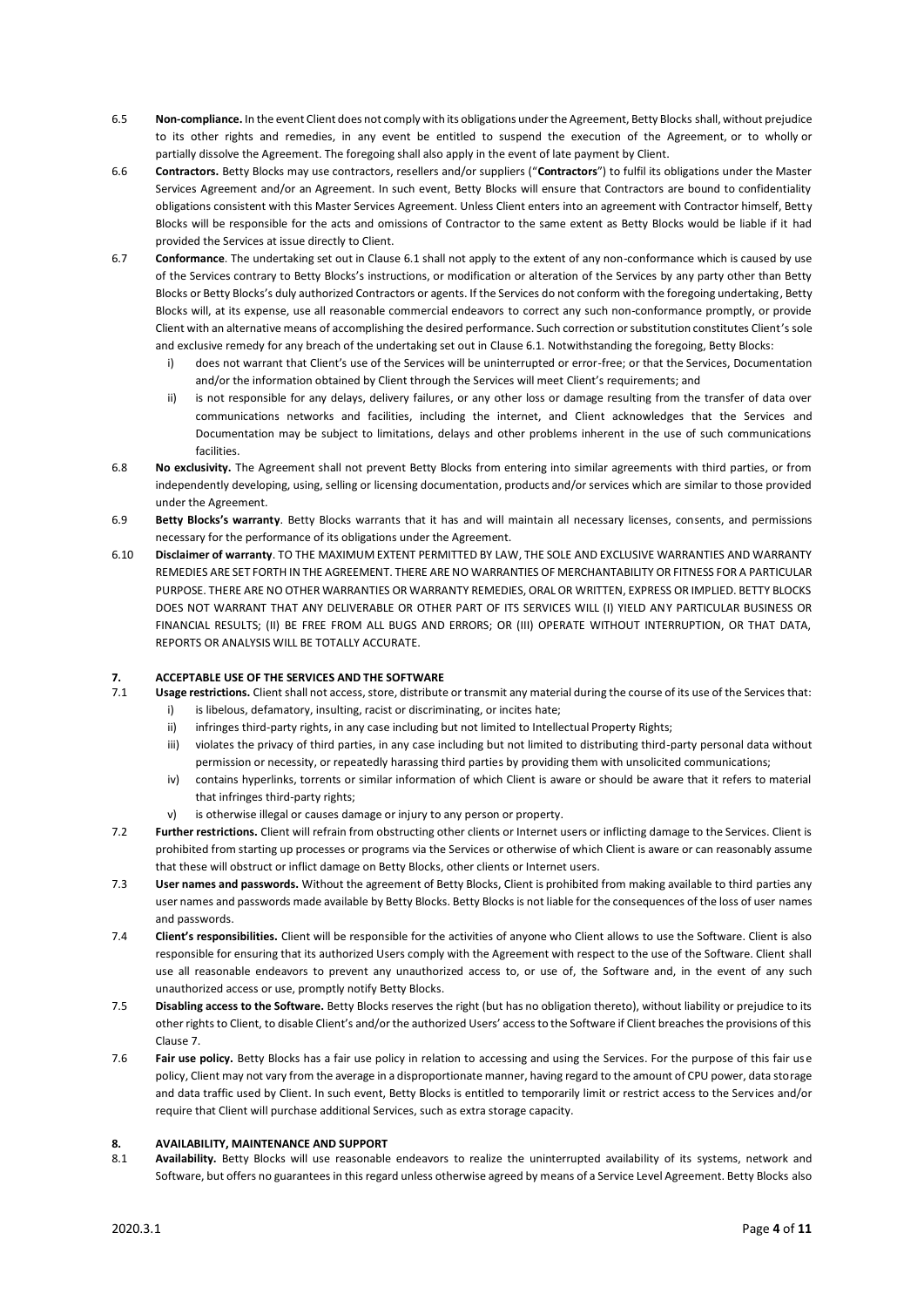makes no promises or guarantees as to security, availability and integrity of data transfers while making use of the Software, unless it explicitly states otherwise.

- 8.2 **Maintenance.** Betty Blocks regularly carries out maintenance, adjustments or improvements of the systems, Software, networks of parts thereof which could lead to unavailability of the Software. Should maintenance, adjustments or improvements require a reduced or total unavailability of the Software, then Betty Blocks will attempt to carry out such maintenance as much as possible outside Normal Business Hours or during non-Business Days and will endeavor to notify Client in advance of the scheduled maintenance. However, Betty Blocks is in no case liable to compensate any damage arising in connection with such maintenance. If Betty Blocks considers that there is a danger to the functioning of its systems, network or Software, Betty Blocks will have the right to implement all measures it considers reasonably necessary to avert or prevent this danger. Since the Software is provided over the public internet, Client is itself responsible for acquiring appropriate internet access and suitable anti-virus protection and the like. Betty Blocks accepts no liability in this regard.
- 8.3 **Access to third-party software.** If Client makes use of services of third parties in connection with the Software, such as Amazon Web Services or Microsoft Azure, Client shall make sure that Betty Blocks has access to the required accounts and settings in order for Betty Blocks to provide maintenance and support. Client acknowledges and agrees that without the foregoing access, Betty Blocks cannot provide maintenance and support.
- 8.4 **Updates.** Betty Blocks shall release updates to the Software that address bugs or add new features. Betty Blocks shall make such updates available to Client as soon as practicable.

## **9. CLIENT DATA**

- 9.1 **Client's data.** Client shall own all right, title and interest in and to all Client Data and shall have sole responsibility for the legality, reliability, integrity, accuracy and quality of Client Data. Betty Blocks receives a limited license to Client Data for the purpose of providing the Services, including any and all future aspects thereof.
- 9.2 **Personal data.** To the extent that Client Data contain personal data within the meaning of applicable data protection law, Betty Blocks acts as processor and Client as controller within the meaning of applicable data protection law. The Data Processing Agreement set forth in Annex A shall govern such processing. In the event Client is a processor, Betty Blocks shall be deemed a subprocessor.
- 9.3 **Back-ups.** Betty Blocks will make a back-up of Client Data every day. Each back-up remains available for a period of thirty (30) calendar days. The time at which the back-up will be created will be determined by Betty Blocks, unless expressly indicated to the contrary in the Agreement.
- 9.4 **Loss of Client Data.** In the event of any loss or damage to Client Data, Client's sole and exclusive remedy shall be for Betty Blocks to use reasonable commercial endeavors to restore the lost or damaged Client Data from the latest back-up of such Client Data maintained by Betty Blocks. Betty Blocks shall not be responsible for any loss, destruction, alteration or disclosure of Client Data caused by any third party (except those third parties sub-contracted by Betty Blocks).

#### **10. ACCEPTANCE TESTING**

- 10.1 **Software development.** The provisions of the Clauses 10.2 up to and including 10.6 only apply if it has been agreed in the Order Form that Betty Blocks will perform Professional Services consisting of software development, and only to the extent that acceptance testing has been agreed in such Order Form. If acceptance testing has not been agreed, Client shall accept the Deliverable in the state that it is in when delivered (on an "as is" and "as available" basis), therefore including all visible and invisible errors and defects.
- 10.2 **Testing environment.** Prior to the delivery of each Deliverable, Client will be able to test such Deliverable in a testing environment. Betty Blocks will provide Client access to this testing environment by sending a location (URL) and, if necessary, login details. Access to the testing environment is strictly tied to Client. Client is not allowed to gain third parties access to this testing environment by sending the location (URL) and/or the login details to any third party, unless expressly indicated to the contrary in the Agreement. Client is aware that the testing environment is not suitable for production purposes, in whatever form. Client is not allowed to use the testing environment for such purposes. Betty Blocks gives no guarantees regarding the availability, completeness and correct operation of the testing environment. Betty Blocks, however, is aware that the availability of the testing environment is necessary for delivery of the Deliverables. Therefore, Betty Blocks will endeavor to keep the testing environment available.
- 10.3 **Deliverable.** After the Deliverable has been tested, Betty Blocks will deliver the Deliverable when, in Betty Blocks's professional opinion, the Deliverable substantially satisfies the applicable functional or technical requirements.
- 10.4 **Evaluating Deliverables.** Client must, within seven (7) days after delivery, evaluate the Deliverable and either approve or reject it. The Deliverable will be deemed accepted if:
	- i) Client approves the Deliverable (in writing or digitally);
	- ii) Client commences operational use of the Deliverable, including but not limited to transferring the Deliverable to a production environment; or
	- iii) Client does not reject the Deliverable and/or has not requested a revision round within the aforesaid period.
- 10.5 **Rejecting Deliverables.** If Client wholly or partly rejects the Deliverable, Betty Blocks will use commercially reasonable endeavors to remove the reasons for rejection in a timely manner. Betty Blocks can achieve this by either revising the Deliverable in a next sprint, by refuting the reasons which form the basis of the rejection or by providing temporary solutions, such as program bypasses. Client may not refuse to accept a Deliverable because of the existence of minor errors (it being understood as errors that do not reasonably prevent the operational use of the Deliverable). Additionally, the Deliverable may not be rejected because of aspects that can only be assessed subjectively, including but not limited to aesthetic aspects of interfaces.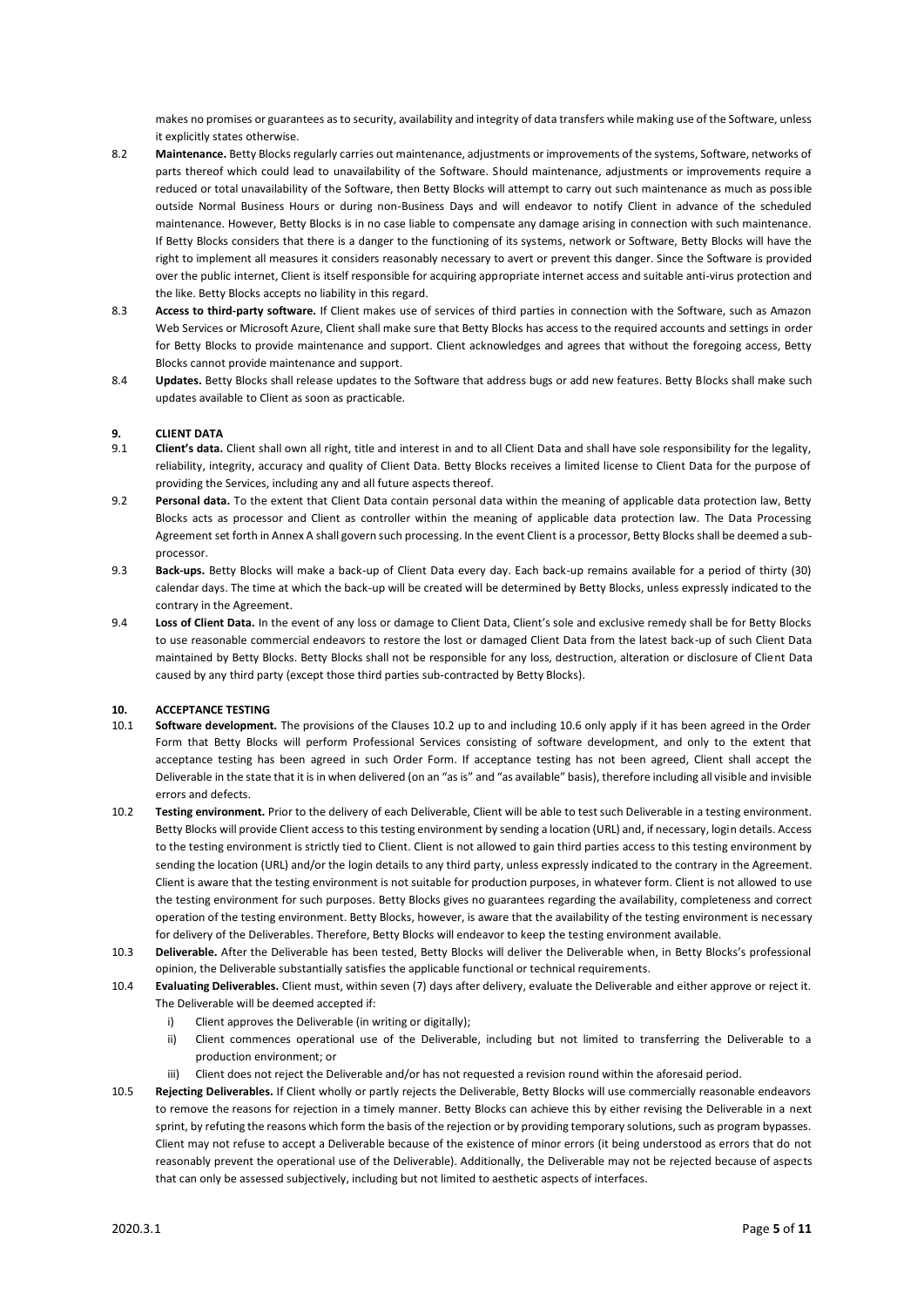10.6 **Rejected Deliverables.** Should any Deliverable fail to satisfy the applicable functional or technical requirements after the third resubmission of such Deliverable to Client, the Parties both agree to confer to engage in good faith discussions to resolve the matter. Not satisfying the acceptance testing does, however, not entitle Client to terminate or (partially) dissolve the Agreement.

## **11. BETTY BLOCKS SERVICE PREMIUM**

- 11.1 **Betty Blocks Service Premium.** Betty Blocks Service Premium is a Service where the hours are purchased in advance. The number of hours is determined upon commencement of the Agreement. The amount payable by Client for Betty Blocks Service Premium will be agreed in the Order Form. All additional hours will be charged to Client on the basis of subsequent calculation in accordance with Betty Blocks's standard hourly rates.
- 11.2 **Time records.** Betty Blocks keeps time records on the basis of good faith of the hours that it has spent on the Services (maintenance and additional work). The time spent is rounded to the nearest fifteen minutes. The time records as kept by Betty Blocks in the Portal serve as evidence of the hours spent, unless Client provides evidence to the contrary.
- 11.3 **Approving assignments.** Client is able to inspect the time records via the Portal and is required to approve each assignment. Betty Blocks will execute an assignment only after it has been approved by Client. Approval granted in the Portal is binding upon Client.
- 11.4 **No approval.** By means of derogation from Clause 11.3, Betty Blocks shall not be required to await Client's approval with respect to Issues:
	- i) that have a maximum estimated time of one (1) hour;
	- ii) all high and critical Issues; or
	- iii) preventative maintenance with a maximum of three (3) hours per quarter;
	- iv) research time not exceeding ninety (90) minutes.
- 11.5 **Combining Issues.** Betty Blocks has the option to combine Issues. The combination of Issues is referred to as a "milestone". The hours required for a milestone, are submitted to Client for approval (by e-mail or via the Portal). Betty Blocks will start working on the milestone upon receipt of approval, and Betty Blocks has permission to charge an extra 10% at the most, calculated on the total number of approved hours.
- 11.6 **Advance invoicing.** Betty Blocks will invoice the amount payable for the Betty Blocks Service Premium in advance.
- 11.7 **Transferring hours.** Client is entitled to transfer a maximum of 20% of the hours that are not used under Betty Blocks Service Premium to a Renewal Term. All other remaining hours will be cancelled.
- 11.8 **No refund.** In the event either the Agreement or only Betty Blocks Service Premium is terminated, Client shall not be entitled to receive a refund of the hours that are not used.
- 11.9 **Outside scope.** The development of applications and software (Deliverables) falls outside the scope of Betty Blocks Service Premium.
- 11.10 **Maintenance activities.** For the duration of Betty Blocks Service Premium, Betty Blocks shall perform no other than the following maintenance activities on Client's behalf:
	- i) the correction of minor faults (bugs) detected in the software by Client which are reproducible;
	- ii) preventative maintenance.
- 11.11 **Activities under Betty Blocks Service Premium.** With respect to (but not limited to) the following activities, Betty Blocks will determine whether they fall under the Betty Blocks Service Premium:
	- i) modifying the software if it is deemed necessary due to amended legislation;
	- ii) modifying the interfaces and protocols to enable Client to use the software in connection with other software, equipment and operating systems;
	- iii) installation and configuration of SSL certificates and domain names;
	- iv) repairing at Client's request damage in the software or data that is not attributable to Betty Blocks;
	- v) any other activities, at Betty Blocks's sole discretion.

# **12. DOMAIN NAMES AND IP ADRESSES**

- 12.1 **Domain names and IP addresses.** If the Service consists, in full or in part, of Betty Blocks intermediating on behalf of Client for the acquisition of a domain name and/or IP address, the provisions in this clause also apply.
- 12.2 **Reimbursement.** Client must pay all costs associated with the application and/or registration in accordance with the agreed rates or, in the absence of agreed rates, Betty Blocks's usual rates.
- 12.3 **Registration authorities.** Application for, assignation of and the possible use of a domain name and/or IP address depend on and are subject to the applicable rules and regulations of the registration authorities concerned, including the Foundation for Internet Domain Registration in the Netherlands (Stichting Internet Domeinregistratie Nederland, SIDN) and European IP Networks (Réseaux IP Européens, RIPE). The authority concerned will decide on the assignation of any domain names and/or IP address. Betty Blocks only plays a mediatory role in the application process and cannot guarantee that any application will be accepted.
- 12.4 **Confirmation.** Client is informed exclusively of registration by the e-mail confirmation from Betty Blocks, which states that the requested domain name has been registered. An invoice for the costs of registration is not a confirmation of registration.
- 12.5 **Indemnification by Client.** Client indemnifies Betty Blocks against any and all loses connected with (the use of) a domain name on behalf of or by Client.
- 12.6 **Limited liability.** BETTY BLOCKS IS NOT LIABLE FOR THE LOSS BY CLIENT OF ITS RIGHT(S) TO A DOMAIN NAME OR FOR THE FACT THAT THE DOMAIN NAME HAS BEEN REQUESTED BY AND/OR ASSIGNED TO A THIRD PARTY IN THE INTERIM, EXCEPT IN THE CASE OF WILFUL MISCONDUCT OR DELIBERATE RECKLESSNESS ON THE PART OF BETTY BLOCKS'S MANAGEMENT.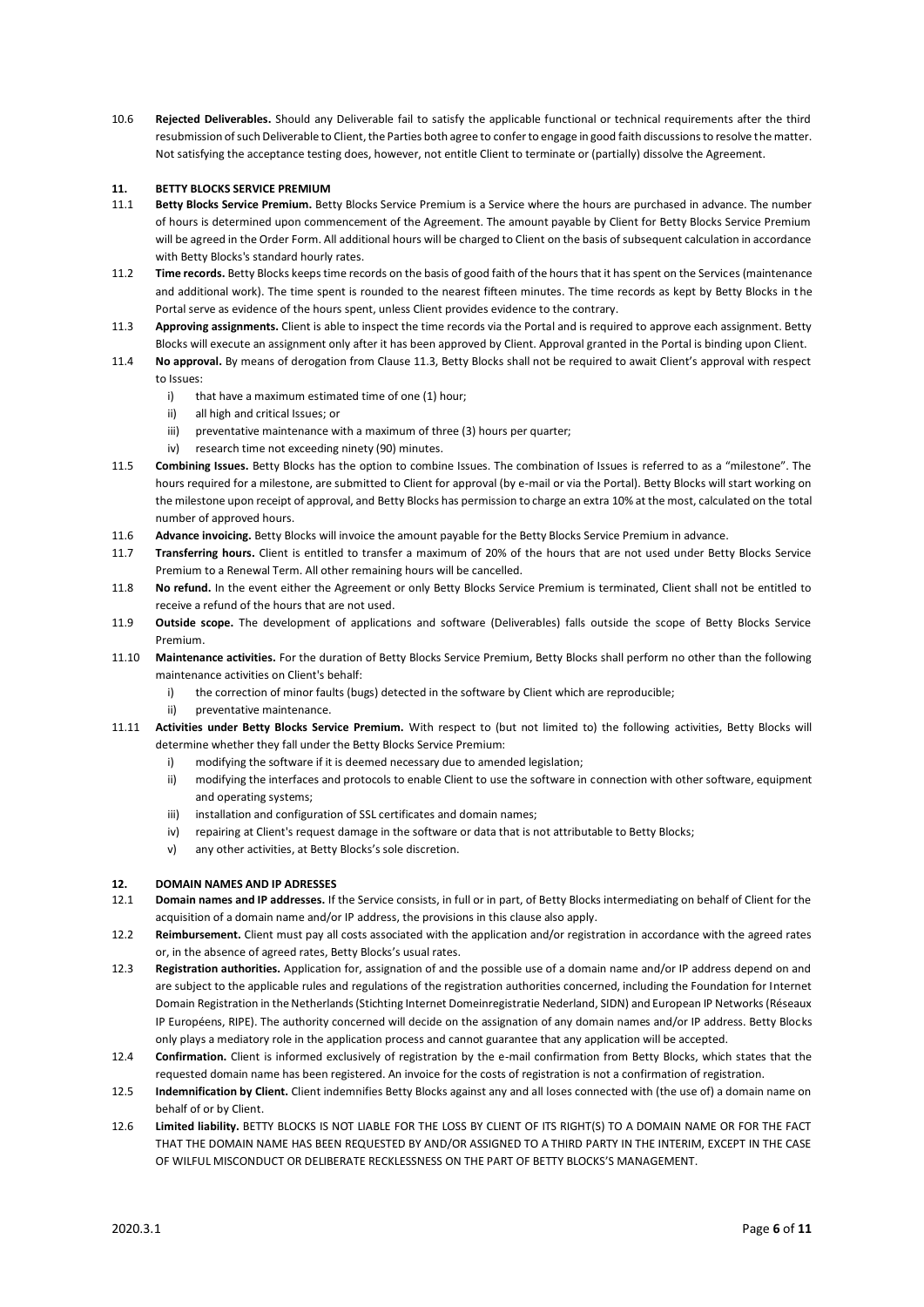- 12.7 **Moving, transferring and terminating domain names.** If Betty Blocks registers a domain name on Client's behalf, Betty Blocks will honor requests from Client with respect to moving, transferring or terminating this domain name.
- 12.8 **Rules of registration authorities.** Client is obliged to observe the rules that the registration authorities set for the application for and for the assignation and use of a domain name and/or the IP address.
- 12.9 **Default by Client.** Betty Blocks is entitled to render the domain name and/or IP address inaccessible or unusable or to transfer or arrange the transfer of the domain name and/or IP address to its own name if Client remains in default in performing the Agreement, which action will however last solely for the period that Client remains in default and solely following the expiry of a reasonable term for performing the Agreement as set out in a notice of default in writing.
- 12.10 **Revoking domain names and IP addresses.** In the event of the dissolution of the Agreement owing to breach of contract on the part of Client, Betty Blocks is entitled to revoke the domain name and/or IP address.

#### **13. SSL / TLS CERTIFICATES**

- 13.1 **SSL and TLS certificates.** If the Service consists, in full or in part, of Betty Blocks intermediating on behalf of Client for the acquisition of one or more SSL / TLS certificates, the provisions in this clause also apply.
- 13.2 **Certificate authority.** The application and allocation procedure for SSL certificates is subject to the rules and procedures of the certificate authority issuing the SSL / TLS certificate. The relevant certificate authority decides on the granting of the SSL / TLS certificate and will carry out the necessary checks for this purpose. Betty Blocks only fulfils an intermediary role in the application procedure and does not guarantee that an application will be honored.
- 13.3 **Withdrawing SSL and TLS certificates.** The SSL / TLS certificate is valid for the agreed upon period, unless it is withdrawn prematurely. Betty Blocks and the relevant supplier can withdraw the SSL / TLS certificate immediately if:
	- i) it appears that Client has provided incorrect information for the purpose of obtaining the SSL / TLS certificate; or
	- ii) the reliability of the SSL / TLS certificate, in the opinion of Betty Blocks and/or the supplier, has been compromised.
- 13.4 **Default by Client.** Betty Blocks has the right to withdraw the SSL / TLS certificate if Client fails to fulfil its obligations under the Agreement and does not remedy this default within fourteen (14) days after notice of default.
- 13.5 **Compliance with laws and regulations.** Client must comply with all laws and regulations and all conditions set by the certificate authority when using the SSL / TLS certificate.
- 13.6 **Consequences of withdrawal.** If the SSL / TLS certificate is withdrawn, Client will not be entitled to a replacement SSL / TLS certificate or refund of (part of) the fees for the SSL / TLS certificate, unless the withdrawal is due to attributable failure of Betty Blocks. In such a case, Betty Blocks will supply a new SSL / TLS certificate for replacement for the remaining period of the original SSL / TLS certificate.
- 13.7 **Expiration.** Betty Blocks will use reasonable endeavors to inform Client before the SSL / TLS certificate expires and will have to be renewed. However, it always remains Client's own responsibility to timely renew SSL / TLS certificates.

#### **14. HOSTING AND RELATED SERVICES**

- 14.1 **Hosting services.** If the Service consists, in full or in part, of services regarding the storage of material and/or the transfer or provision of material to third parties, such as in the case of hosting the software, e-mail services developed by Betty Blocks for Client, the provisions of this clause also apply.
- 14.2 **Removal of information and content.** If Betty Blocks is informed by a third party of unlawful information and/or content on its servers, Betty Blocks is entitled to remove the material and/or content or render it inaccessible. To the maximum extent permitted by law, Betty Blocks shall notify Client of this in advance and allow Client to modify or remove the unlawful information and/or content. Upon Betty Blocks's request, Client shall confirm that it has modified or removed the information and/or content in question. Betty Blocks is authorized to provide a copy of such confirmation to the third party complaining about the unlawful information and/or content.
- 14.3 **Criminal offences.** In the event the information and/or contents concerns information or content that constitutes a criminal offence, Betty Blocks is entitled to report this information to the police. Betty Blocks may in this case submit all information on Client and the information concerned to the competent authorities and perform all other acts that these authorities request Betty Blocks to perform as part of the criminal investigation.
- 14.4 **Indemnification by Client.** Client indemnifies Betty Blocks against all legal claims with respect to data, information, websites, etc. that have been stored by Client or its Users. In this regard, Betty Blocks is not liable for any damage or loss suffered by Client caused by any action taken by Betty Blocks following a report from a third party, even if the report turns out to be incorrect and the information is not breaching applicable law.
- 14.5 **Storage limits.** Betty Blocks may impose a maximum limit on the amount of storage space or data traffic Client may use each month within the framework of the Service. In the event this maximum is exceeded, Betty Blocks is authorized to charge an additional amount in accordance with the amounts charged for additional storage space or data traffic as specified in the Agreement. The Service may also be blocked if Betty Blocks is of the opinion that the capacity of the server/servers used by Client is disproportionate. Betty Blocks accepts no liability for the consequences of not sending, receiving, storing or modifying data if the limit for storage space, capacity or data traffic has been reached.
- 14.6 **Client license.** Client hereby grants Betty Blocks an unlimited license to distribute, store, forward or copy all materials supplied by Client on Betty Blocks's systems, in a manner deemed appropriate by Betty Blocks, but solely to the extent this is reasonably required for the purpose of Betty Blocks's fulfilment of the Agreement.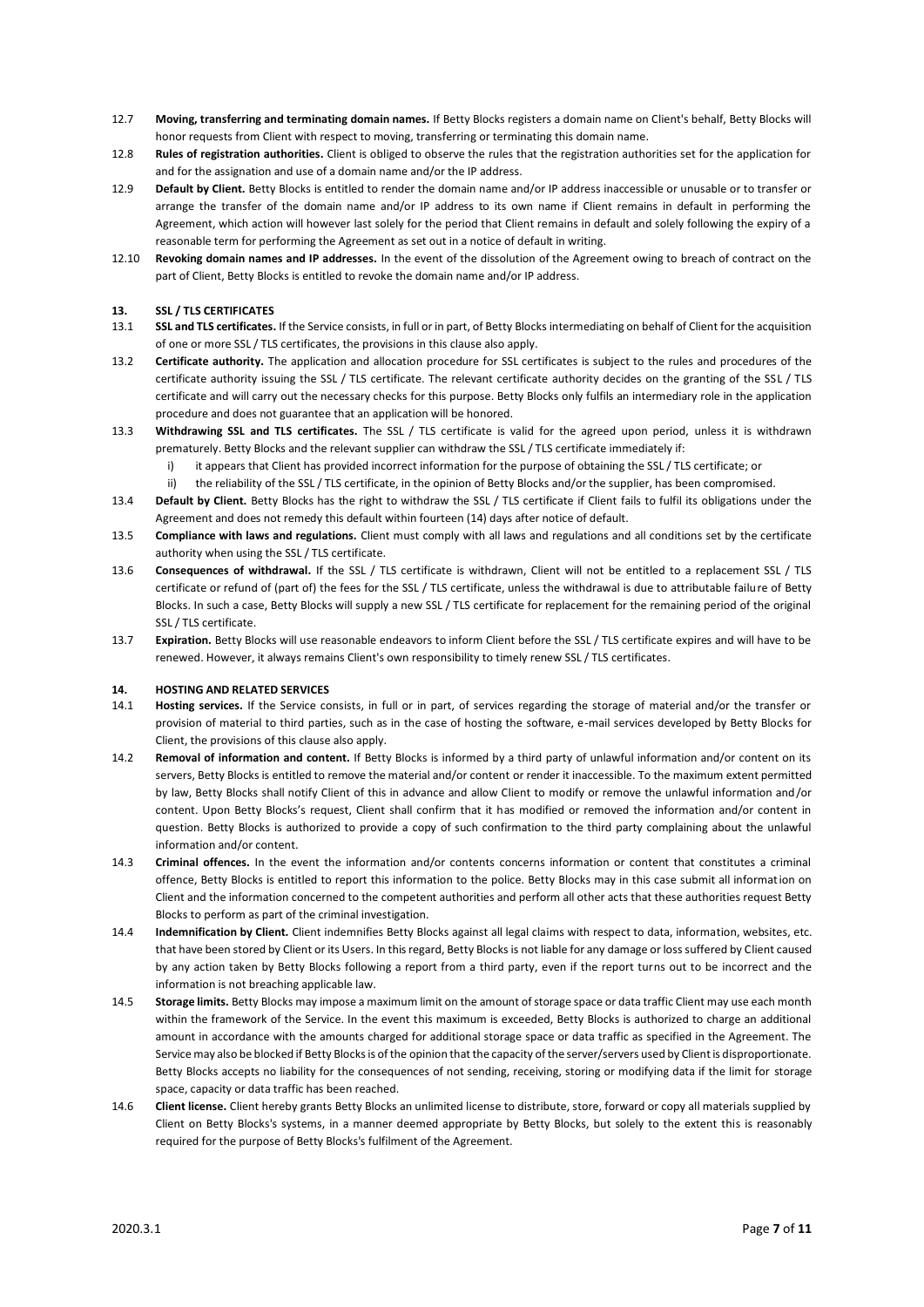14.7 **Client responsibilities.** Client bears responsibility for its Users. Any damage or loss caused by a User will be recovered from Client. Client itself is responsible for hardware and software that is operated at its own location or at locations outside Betty Blocks's control. Betty Blocks cannot provide any guarantee whatsoever regarding such hardware and software.

#### **15. TRAINING COURSES**

- 15.1 **Training Courses.** The provisions of this clause apply in the event Betty Blocks provides Training Courses.
- 15.2 **Provision of Training Courses.** Betty Blocks will perform the Training Courses to the best of its ability exercising reasonable skill and care. Betty Blocks will be entirely free to determine the contents of the Training Courses and the course materials it provides to Client. Betty Blocks is entitled to change the location of the Training Courses and will timely inform Client of any changes.
- 15.3 **Client responsibilities.** Client agrees to act in a responsible manner and shall abide by the rules and regulations that govern the location where the Training Courses are provided. Client must bring its own electronic appliances required for the Training Courses, e.g. laptop and mouse.
- 15.4 **Fees.** The fees for the Training Courses are specified in the Order Form. Drinks and lunch are included in the fees for the Training Courses. All other costs and expenses, such as expenses for accommodation, transportation and any other meals, are not included.
- 15.5 **Consequences of late payment.** Betty Blocks is authorized to exclude Client from participation in the Training Course if the outstanding amounts are not received by Betty Blocks before the start of the Training Course.
- 15.6 **Cancellation.** Client is entitled to cancel or reschedule the Training Course up to fourteen (14) calendar days before the (first) day of the Training Course. In the event of cancellation up to fourteen (14) calendar days before the (first) day of the Training Course, Betty Blocks will refund the fees.
- 15.7 **Course materials.** Client acknowledges that the course materials that are used and/or presented during the Training Courses constitute the Intellectual Property Rights of Betty Blocks and/or its licensors and Client agrees to respect those Intellectual Property Rights. In particular, Client is not authorized to: (i) copy, modify, sub-license, sell, decompile, reverse engineer or distribute the course materials; (ii) record the Training Courses on video or audio tape or by other means; or (iii) remove any copyright or other notice of Betty Blocks and/or its licensors from the course materials.

#### **16. CHARGES AND PAYMENT**

- 16.1 **Fees.** Client shall pay the amounts and fees set out in the Agreement for the Services. All amounts due under the Agreement shall be paid in full without any set-off, counterclaim, deduction or withholding (other than any deduction or withholding of tax as required by law).
- 16.2 **Reimbursement for other expenses.** Client shall reimburse Betty Blocks for all actual, reasonable travel expenses including, but not limited to, airfare, hotel and meals incurred by Betty Blocks in the event performance of the Services (partially) consists of performing Services on the premises of Client.
- 16.3 **Taxes.** All amounts and fees stated or referred to in the Agreement are exclusive of value added tax, which shall be added to Betty Blocks's invoice(s) at the appropriate rate.
- 16.4 **Invoicing and overdue fees.** Unless the Agreement specifies otherwise, Betty Blocks shall invoice Client immediately upon acceptance. Each invoice is due and payable fourteen (14) days after the invoice date, unless the Agreement specifies otherwise. If Betty Blocks has not received payment within five days after the due date, and without prejudice to any other rights and remedies of Betty Blocks: (a) Betty Blocks shall be under no obligation to provide any or all of the Services while the invoice(s) concerned remain unpaid; and (b) interest shall accrue on a daily basis on the balance due up a monthly rate of 1.5%, commencing on the due date and continuing until fully paid.
- 16.5 **Fees for Professional Services.** Except as expressly indicated to the contrary in the Agreement, all fees for Professional Services shall be provided on a time and materials basis at Betty Blocks's then current professional services rates and shall be invoiced at the end of the calendar month of their performance. The hours shall be accounted for according to Betty Blocks's timesheets. Client acknowledges that the hours set forth in the Agreement, in the Portal and/or as otherwise communicated to Client are merely estimates and the actual amount of hours may differ from the estimates, unless expressly indicated to the contrary.
- 16.6 **Right to set-off.** Betty Blocks is entitled to set-off any amounts due to it against any amounts due by it to Client.
- 16.7 **Fees.** Client shall pay the fees set out in the Order Form for the Services. All fees are in USD and exclusive of VAT.
- 16.8 **Price increases.** Betty Blocks is authorized to increase its fees once per year on the basis of the applicable Consumer Price Index as published by the State of California, or on the basis of any other changes in the market, in any event not to exceed 5%. In the event that a supplier of Betty Blocks increases its prices for a specific product or service, Betty Blocks is entitled to pass on this increase to Client. Client is not entitled to terminate the Agreement in relation to adjustments under this Clause 16.8.

#### **17. ADDITIONAL WORK**

- 17.1 **Additional work.** In the event of Betty Blocks performing Services, or providing other services at Client's request, which go beyond the scope of the agreed upon Services, Client shall pay for such Services retrospectively on a time and materials basis at Betty Blocks's then current professional services rates. However, Betty Blocks will under no circumstances be obliged to comply with such a request and can require that a separate Agreement is entered into for that purpose.
- 17.2 **Consequences of additional work.** Client accepts that the Services as referred to in Clause 17.1 can affect the agreed or anticipated time of completion of the Services, as well as the Parties' mutual responsibilities under the Agreement. Betty Blocks may adjust any agreed timetable or delivery schedule as reasonably necessary. The need for or occurrence of additional work during the performance of the Agreement never constitutes a reason for Client to give notice of termination or to (partially) dissolve the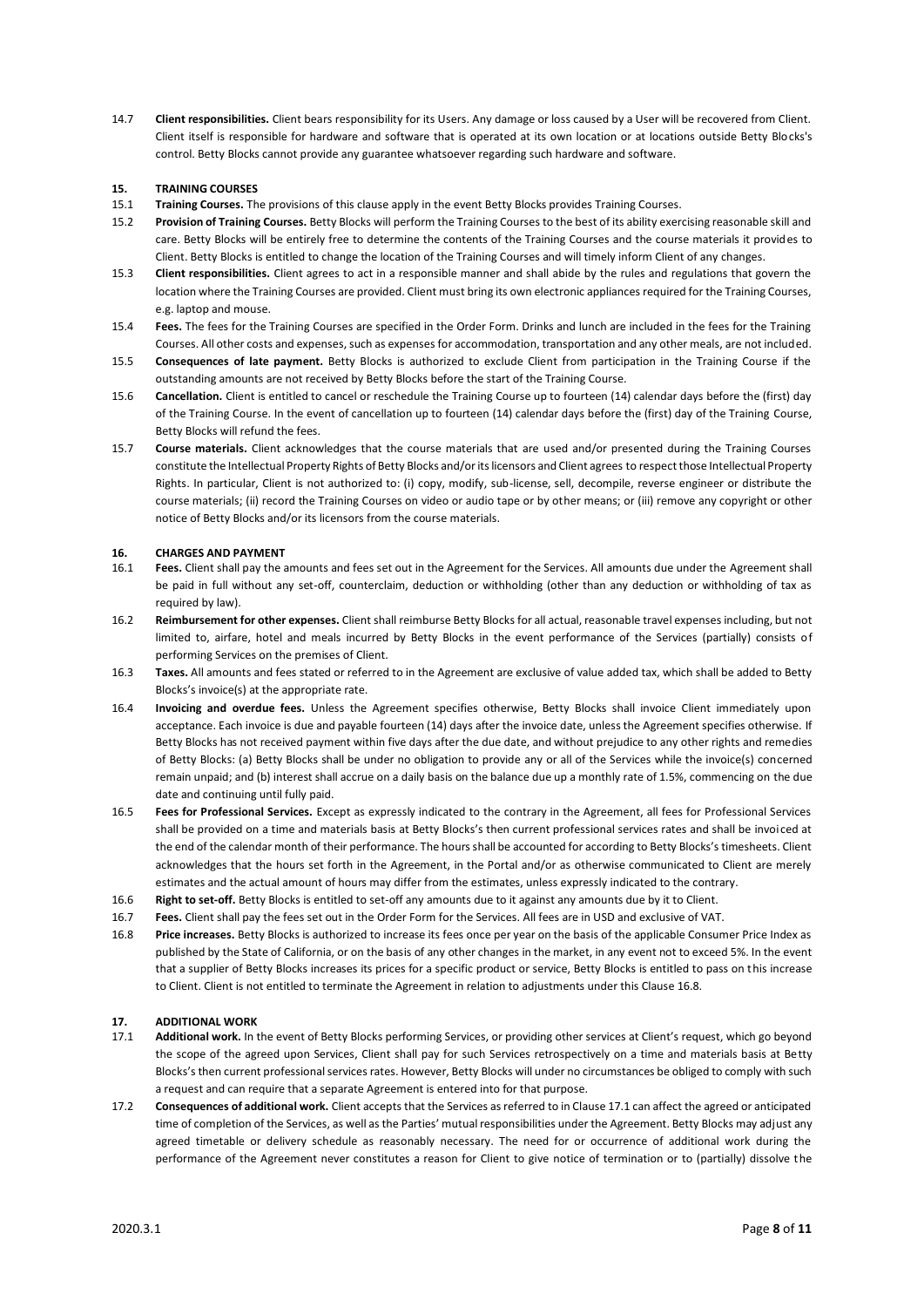Agreement. To the extent a fixed price is agreed for the provision of the Services, Betty Blocks will, upon request, inform Client in writing of the financial consequences of the additional work.

#### **18. INTELLECTUAL PROPERTY RIGHTS**

- 18.1 **Betty Blocks's Intellectual Property Rights.** Client acknowledges and agrees that Betty Blocks and/or its licensors own all Intellectual Property Rights in and to the Services, the Software, the Deliverables and the Documentation, unless and to the extent expressly agreed otherwise by means of signed instrument. Client is not permitted to remove or alter any statement concerning copyright, trademarks, trade names or other Intellectual Property Rights from the Services, the Software, the Deliverables and/or the Documentation. Client is not permitted to use or request domain names identical to or that confusingly correspond to any object that is subject to any Intellectual Property Right belonging to Betty Blocks and/or its licensors.
- 18.2 **Client's Intellectual Property Rights.** Betty Blocks acknowledges and agrees that all Intellectual Property Rights in and to the Application(s) and Configuration(s) created by Client are owned by Client and shall, notwithstanding the terms of the Agreement, remain vested in Client, provided that these rights accrue to Client by law. Unless otherwise expressly provided in the Agreement, Betty Blocks shall not acquire any Intellectual Property Rights in the Application(s) and Configuration(s) created by Client. Betty Blocks will treat the Application(s) and Configuration(s) as confidential Client information and will not make them available to third parties without Client's separate permission. However, Betty Blocks cannot rule out that another client may choose a similar configuration, as this is beyond Betty Blocks's control.

#### **19. CONFIDENTIALITY**

- 19.1 **Duty to keep confidential.** A Party receiving confidential information from the other Party shall treat this as strictly confidential and use this solely in connection with its rights and obligations under the Agreement.
- 19.2 **Scope of Confidential Information.** Confidential information includes all information of which it can be assumed from the context that the disclosing Party would deem this to be confidential or of which the receiving Party should reasonably have recognized its confidential nature from the content of the information. Confidential information also includes all information and data concerning or pertaining to the Agreement, the Services, pricing, service levels, Client Data, and more generally data concerning business operations, marketing, research, development, inventions, know-how, samples, product and service specifications, software, business relations, irrespective of the form in which this has been recorded or is provided.
- 19.3 **Authorized disclosures.** The obligation to treat certain information as confidential no longer applies if the receiving Party can prove that this information:
	- i) is or becomes publicly available through no act or omission of the receiving Party;
	- ii) was already in possession of the receiving Party prior to the date on which it was issued by the disclosing Party;
	- iii) is available from a third party without this party being in default towards the disclosing Party arising from a confidentiality clause by distributing the information to the receiving Party; or
	- iv) was developed by the receiving party independently and without the use of the information of the disclosing Party.
- 19.4 **Compelled disclosure.** Should a competent court or other government authority demand access to confidential information, the receiving Party is entitled to grant such access. However, to the extent permitted by applicable law, the receiving Party shall contact the disclosing Party prior to doing so, to enable the disclosing Party to take legal action against such access (e.g. an interim measure with a competent court). However, the receiving Party shall never be liable for granting access if legally obligated.
- 19.5 **Survival.** The provisions of this Clause 19 shall continue to be effective after the expiration or termination of the Agreement.

# **20. LIMITATION OF LIABILITY**

- 20.1 **No limitation of liability.** NOTHING IN THE AGREEMENT SHALL LIMIT OR EXCLUDE BETTY BLOCKS'S LIABILITY FOR (A) DEATH OR PERSONAL INJURY CAUSED BY ITS NEGLIGENCE, OR THE NEGLIGENCE OF ITS EMPLOYEES, AGENTS OR CONTRACTORS (AS APPLICABLE); (B) FRAUD OR FRAUDULENT MISREPRESENTATION; OR (C) ANY OTHER MATTER IN RESPECT OF WHICH IT WOULD BE UNLAWFUL TO EXCLUDE OR RESTRICT LIABILITY.
- 20.2 **Limitation of liability.** BETTY BLOCKS WILL NOT BE LIABLE FOR: (A) ANY CONSEQUENTIAL, INCIDENTAL, PUNITIVE, SPECIAL OR OTHER SIMILAR DAMAGES; (B) ANY LOSS OF PROFITS, LOSS OF REVENUES, LOSS OF SAVINGS, LOSS OF CLIENTS, LOSS OF USE OR LOSS OR CORRUPTION OF DATA; WHETHER UNDER TORT (INCLUDING NEGLIGENCE), CONTRACT OR OTHER THEORIES OF RECOVERY, EVEN BETTY BLOCKS WAS OR SHOULD HAVE BEEN AWARE OR WAS ADVISED OF THE POSSIBILITY OF SUCH DAMAGES. FURTHERMORE, BETTY BLOCKS IS NOT LIABLE FOR DAMAGES OR LOSSES CAUSED BY OR RELATING TO SOFTWARE APPLICATIONS OF THIRD PARTIES CONTRACTED DIRECTLY BY CLIENT, OR RESULTING FROM THE USE OF THE SOFTWARE BY CLIENT CONTRARY TO THE LICENSE TERMS OR PURPOSES FOR WHICH THE SOFTWARE IN QUESTION IS INTENDED. IN NO EVENT WILL BETTY BLOCKS'S LIABILITY UNDER THIS AGREEMENT FROM ANY CAUSE OF ACTION WHATSOEVER EXCEED THE GREATER OF (1) USD 25,000.00 (IN WORDS: TWENTY FIVE THOUSAND) OR (2) THE AGGREGATE AMOUNTS PAID OR OWED UNDER THIS AGREEMENT BY CLIENT DURING THE TWELVE (12) MONTHS PRIOR TO THE DATE THE CAUSE OF ACTION AROSE.

#### **21. FORCE MAJEURE**

21.1 Neither party shall be in breach of the Agreement nor liable for delay in performing, or failure to perform, any of its obligations under the Agreement if such delay or failure results from events, circumstances or causes beyond its reasonable control, including, without limitation, strikes, lock-outs or other industrial disputes (whether involving the workforce of Betty Blocks or any other party), failure of a utility service or transport or telecommunications network or the internet, (distributed) denial of service or other network attacks, act of God, war, riot, civil commotion, malicious damage, compliance with any law or governmental order, rule,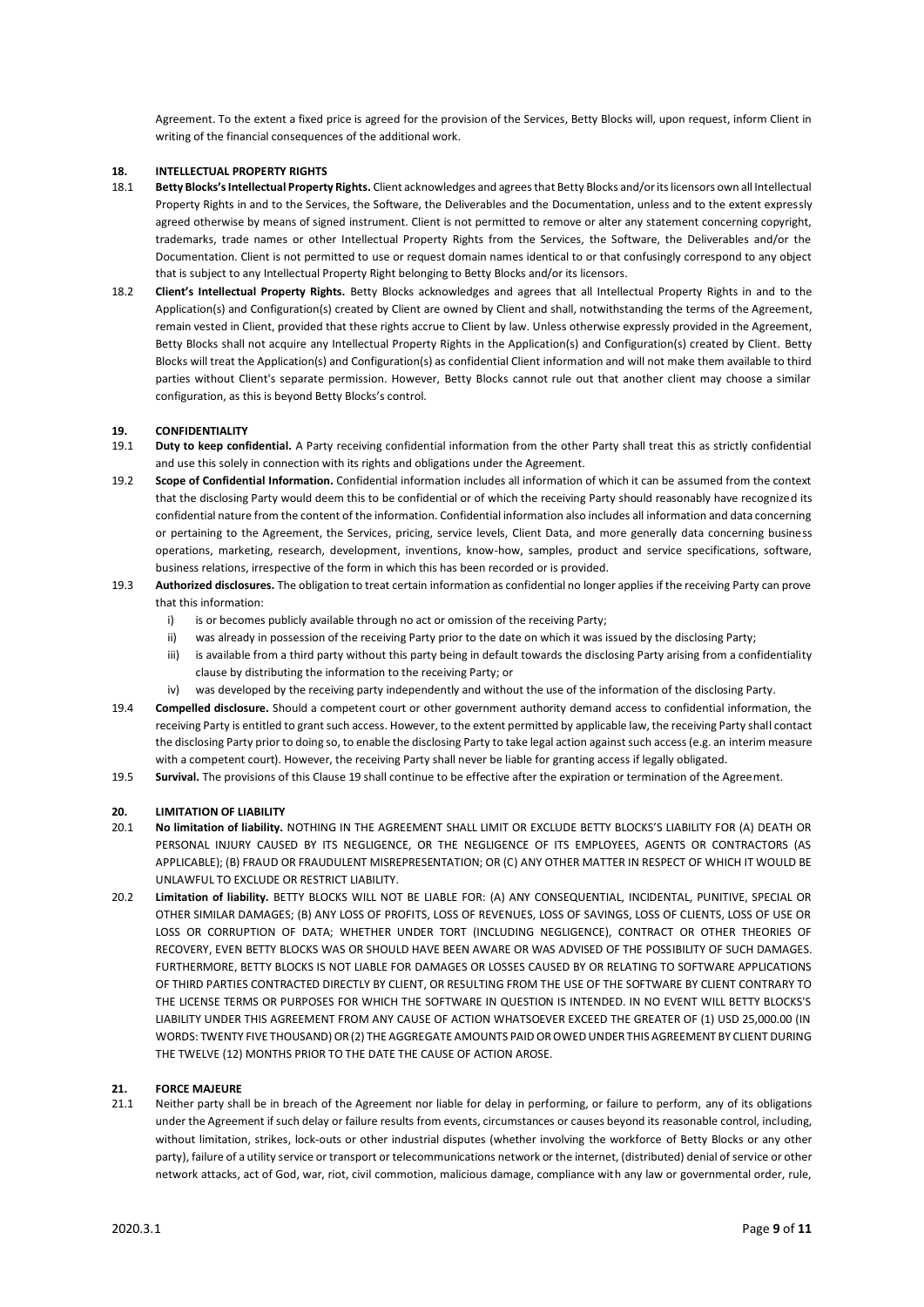regulation or direction, accident, breakdown of plant or machinery, fire, flood, storm or default of suppliers or Contractors. In such circumstances the affected party shall be entitled to a reasonable extension of the time for performing such obligations, provided that if the period of delay or non-performance continues for thirty (30) calendar days, the party not affected may terminate the Agreement by giving thirty (30) days' written notice to the other party.

#### **22. GOVERNING LAW AND JURISDICTION**

- 22.1 **Governing law.** The Agreement and any disputes or claims arising out of or in connection with it or its subject matter or formation (including non-contractual disputes or claims) are governed by, and construed in accordance with, the laws of the State of California, without regard to its conflict of law provisions.
- 22.2 **Jurisdiction.** The parties irrevocably agree that the state or federal courts located in the State of California have exclusive jurisdiction to settle any dispute or claim that arises out of or in connection with the Agreement or its subject matter or formation (including non-contractual disputes or claims).

## **23. GENERAL PROVISIONS**

- 23.1 **Export Control Laws.** Neither party shall export, directly or indirectly, any technical data acquired from the other party under the Agreement (or any products, including software, incorporating any such data) in breach of any applicable laws or regulations ("Export Control Laws"), including United States export laws and regulations, to any country for which the government or any agency thereof at the time of export requires an export license or other governmental approval without first obtaining such license or approval. Each party undertakes: (a) contractually to oblige any third party to whom it discloses or transfers any such data or products to make an undertaking to it in similar terms to the one set out in this Clause 23.1; and (b) if requested, to provide the other party with any reasonable assistance, at the reasonable cost of the other party, to enable it to perform any activity required by any competent government or agency in any relevant jurisdiction for the purpose of compliance with any Export Control Laws.
- 23.2 Waiver. A waiver of any right under the Agreement is only effective if it is in writing and it applies only to the party to whom the waiver is addressed and to the circumstances for which it is given. A failure or delay of either party to exercise a right under the Agreement shall under no circumstance constitute a waiver of that right.
- 23.3 **Severability.** If any provision (or part of a provision) of the Agreement is found by any court or administrative body of competent jurisdiction to be invalid, unenforceable or illegal, the other provisions shall remain in full force. The parties shall in such a case determine one or more replacement provisions that most closely approximate the clause concerned and which is legal under applicable law.
- 23.4 **Entire agreement.** The Agreement constitutes the entire agreement between the parties and supersedes and extinguishes all previous agreements, promises, assurances, warranties, representations and understandings between them, whether written or oral, relating to its subject matter. Each party acknowledges that in entering into the Agreement it does not rely on any statement, representation, assurance or warranty (whether made innocently or negligently) that is not set out in the Agreement. Each party agrees that it shall have no claim for innocent or negligent misrepresentation based on any statement in the Agreement.
- 23.5 **Notices.** Where this Master Services Agreement and/or an Agreement refers to "notify" or the giving of "notice", such notice must be given (i) personally to an authorized representative of the other Party (notice will be deemed given at the moment of delivery) or (ii) by prepaid recorded post (notice will be deemed given on the date and at the time the delivery is recorded).
- 23.6 **Assignment by Client.** Client shall not, without the prior written consent of Betty Blocks, assign, transfer, charge, sub-contract or deal in any other manner with all or any of its rights or obligations under the Agreement.
- 23.7 **Assignment by Betty Blocks.** Betty Blocks will not be authorized to assign, novate or otherwise transfer the Agreement and all its rights and obligations arising therefrom without Client's prior written consent, unless such occurs within the Betty Blocks group of undertakings or for purposes of corporate financing, provided however that Client may still access and use the Software.
- 23.8 **Relationship of the parties.** Nothing in the Agreement is intended to, or shall be deemed to, establish any partnership or joint venture between any of the Parties, constitute any Party the agent of another Party, nor authorize any Party to make or enter into any commitments for or on behalf of any other Party.
- 23.9 **No variation.** No variation of the Agreement shall be effective unless it is in writing and signed by the Parties (or their authorized representatives).
- 23.10 **Third party rights.** The Agreement does not confer any rights on any person or party (other than the parties to the Agreement and (where applicable) their successors and permitted assigns).
- 23.11 **Communication stored by Betty Blocks.** The version of any communication received or stored by Betty Blocks (including log files) is considered to be authentic, unless proven to the contrary by Client.

#### **[SIGNATURE PAGE FOLLOWS]**